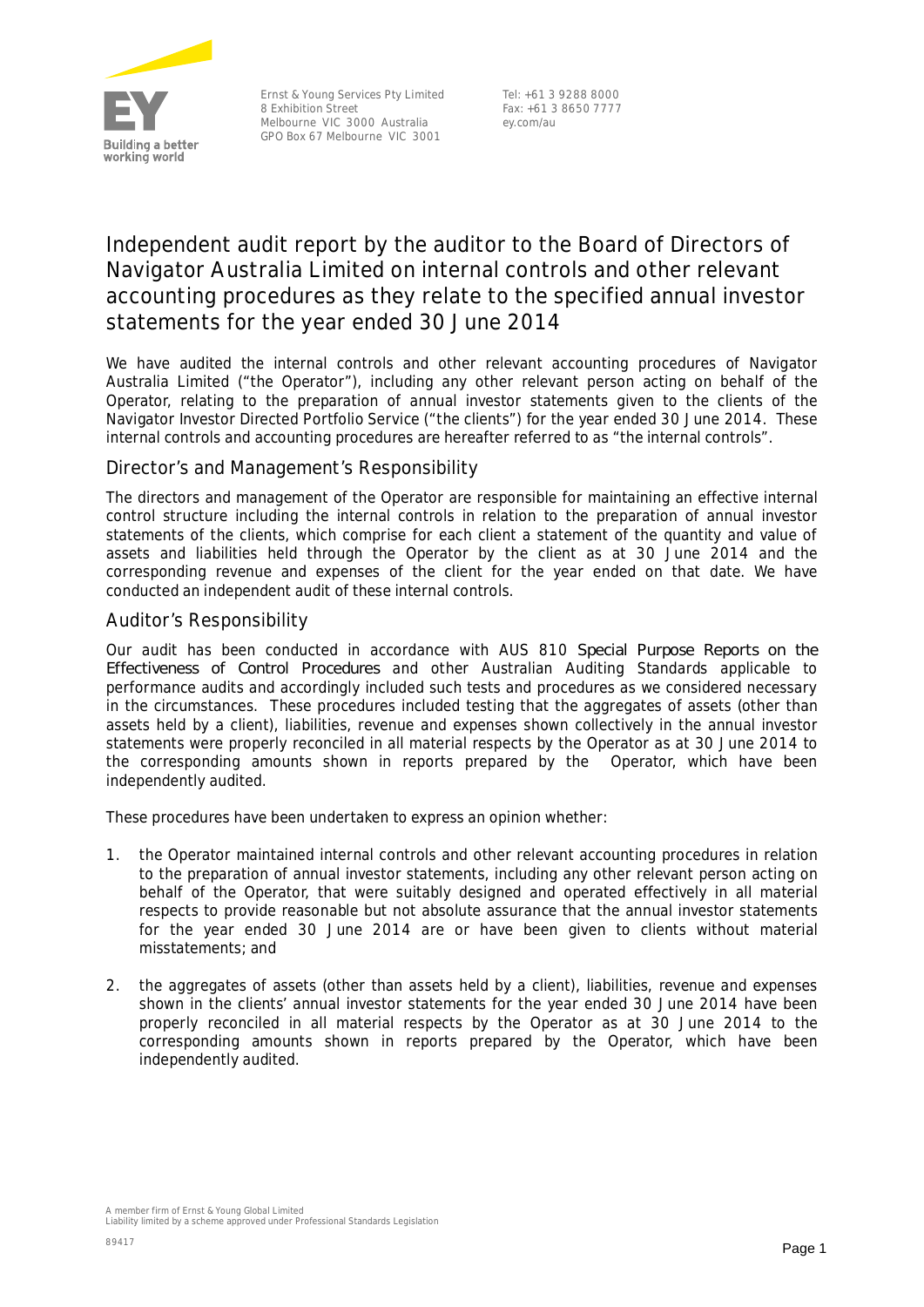

This report has been prepared to meet the requirements of Australian Securities & Investments Commission Class Order 02/294 "Investor directed portfolio services" (as amended). No responsibility will be accepted for any reliance on this report for any other purpose.

### *Inherent limitations*

Because of the inherent limitations in any internal control structure it is possible that fraud, error or non-compliance with laws and regulations may occur and not be detected. Further, the internal control structure, within which the internal controls that we have audited operate, has not been audited and no opinion is expressed as to its effectiveness.

An audit is not designed to detect all weaknesses in internal control and other accounting procedures as it is not performed continuously throughout the period and the tests performed are on a sample basis.

Any projection of the evaluation of control procedures to future periods is subject to the risk that the procedures may become inadequate because of changes in conditions, or that the degree of compliance with them may deteriorate.

We believe that the audit evidence we have obtained is sufficient and appropriate to provide a basis for our audit opinion.

#### Auditor's Opinion

In our opinion:

- 1. the Operator maintained internal controls and other relevant accounting procedures in relation to the preparation of annual investor statements, including any other relevant person acting on behalf of the Operator, that were suitably designed and operated effectively, in all material respects, to provide reasonable but not absolute assurance that the annual investor statements for the year ended 30 June 2014 are or have been given to clients without material misstatements; and
- 2. the aggregates of assets (other than assets held by a client), liabilities, revenue and expenses shown in the clients' annual investor statements for the year ended 30 June 2014 have been properly reconciled in all material respects by the Operator as at 30 June 2014 to the corresponding amounts shown in reports prepared by the Operator, which have been independently audited.

Ernst & Young

Ernst & Young Melbourne 3 September 2014

A member firm of Ernst & Young Global Limited Liability limited by a scheme approved under Professional Standards Legislation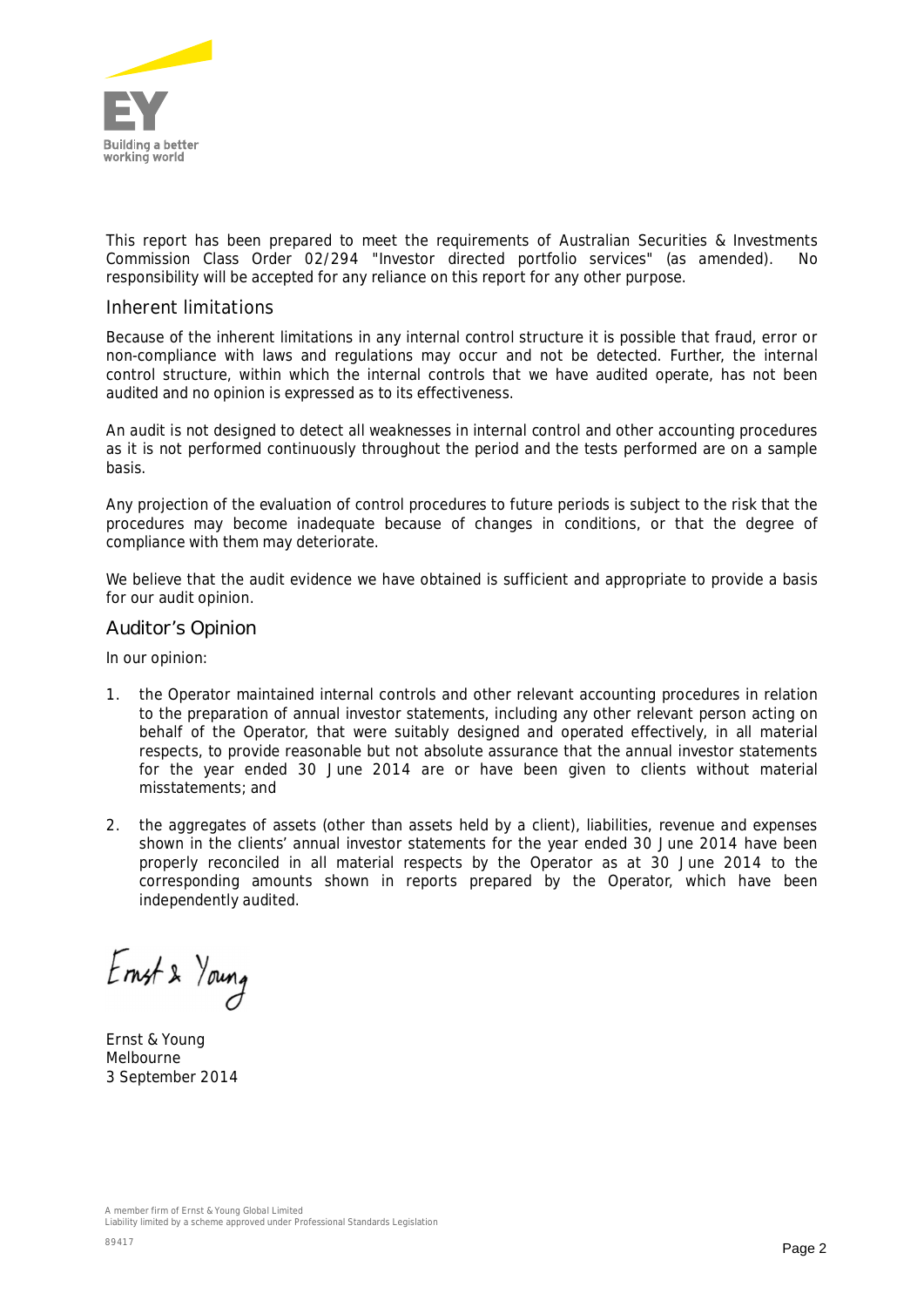

Ernst & Young 8 Exhibition Street Melbourne VIC 3000 Australia GPO Box 67 Melbourne VIC 3001

Tel: +61 3 9288 8000 Fax: +61 3 8650 7777 ey.com/au

# **Independent review report by the auditor to the Board of Directors of Navigator Australia Limited on the specified annual investor statements for the year ended 30 June 2014**

We have reviewed the annual investor statements given to the clients of Navigator Australia Limited ("the clients") for the year ended 30 June 2014 prepared by Navigator Australia Limited ("the Operator").

## Director's and Management's Responsibility

The directors and management of the Operator are responsible for the annual investor statements of the clients, which comprise for each client a statement of the quantity and value of assets and liabilities held through the Operator by the client as at 30 June 2014 and the corresponding revenue and expenses of the client for the year ended on that date.

#### Auditor's Responsibility

Our responsibility is to express a conclusion on the annual investor statements based on our review. We have conducted a review in accordance with Standard on Review Engagements ASRE 2405 *Review of Historical Financial Information Other than a Financial Report* in order to state whether, on the basis of the procedures described, anything has come to our attention that would cause us to believe that any client's annual investor statement is materially misstated.

A review is limited primarily to inquiries of the Operator's personnel and analytical procedures applied to the financial data. A review is substantially less in scope than an audit conducted in accordance with Australian Auditing Standards and consequently does not enable us to obtain assurance that we would become aware of all significant matters that might be identified in an audit. Accordingly, we do not express an audit opinion. We have also performed an independent audit of internal controls and other relevant accounting procedures of the Operator, including any other relevant person acting on behalf of the Operator as they relate to the preparation of the annual investor statements ("the internal controls") and have issued a separate unqualified audit opinion to provide reasonable, but not absolute, assurance that the internal controls implemented by the Operator were suitably designed and operated effectively to ensure that there are no material misstatements in the clients' annual investor statements for the year ended 30 June 2014.

This report has been prepared to meet the requirements of Australian Securities & Investments Commission Class Order 02/294 "Investor directed portfolio services" (as amended). No responsibility will be accepted for any reliance on this report for any other purpose.